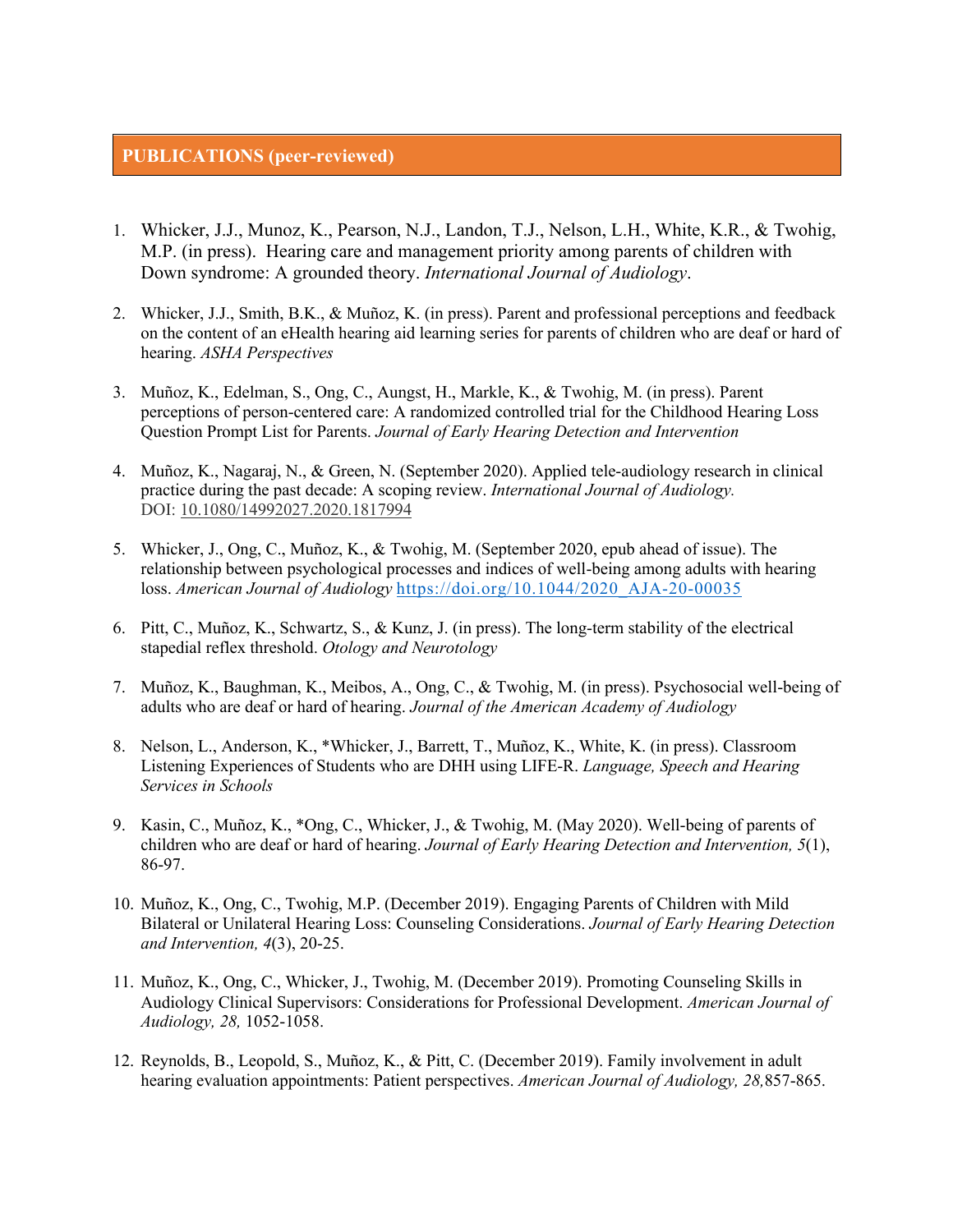- 13. Ong, C.W., Whicker, J.J., Muñoz, K., Twohig, M.P. (July 2019). Measuring psychological inflexibility in adult and Child Hearing Loss. *International Journal of Audiology,* DOI: 10.1080/14992027.2019.1630759
- 14. Muñoz, K., Larsen, M., Nelson, L., Leopold, S., & Twohig, M. (June 2019). Pediatric Amplification Management: Parent Experiences Monitoring Children's Aided Hearing. *Journal of Early Hearing Detection and Intervention*, 4(1), 2-11.
- 15. Meibos, A., Muñoz, K., Twohig, M. (April 2019). Counseling competencies in audiology: A modified Delphi study. *American Journal of Audiology*, 28, 285- 299. https://doi.org/10.1044/2018\_AJA-18-0141
- 16. Whicker, J., Thomson, F., Currier Kipping, K., Jones, K., Smith, B., & Muñoz, K. (April 2019). Vocational Rehabilitation: Educational Audiologists' Knowledge, Attitudes, and Referral Practice Patterns*. Journal of Educational, Pediatric, and (Re)habilitation Audiology*, *24*, 1-8.
- 17. Whicker, J., Muñoz, K., & Nelson, L. (January 2019). Parent challenges, perspectives, and experiences caring for children with hearing loss and additional disabilities: A comprehensive review. *International Journal of Audiology, 58*(1), 5-11. DOI: 10.1080/14992027.2018.1534011
- 18. Muñoz, K., Price, T., Nelson, L., & Twohig, M. (January 2019). Counseling in Pediatric Audiology: Audiologists' Perceptions, Confidence, and Training. JAAA, 30(1), 66-77.
- 19. Caballero, A., Muñoz, K., Schultz, J., Graham, L., & Meibos, A. (November 2018). Hispanic Parents' Beliefs, Attitudes and Perceptions Toward Pediatric Hearing Loss: A Comprehensive Literature Review. *Journal of Early Hearing Detection and Intervention, 3*(2), 30-36.
- 20. Muñoz, K., Nelson, L., & Herald, K. (May 2018). Pediatric Hearing Device Management: Professional Practices for Monitoring Aided Audibility, *Journal of Early Hearing Detection and Intervention, 3*(1), 2-20.
- 21. Muñoz, K. (February 2018). Counseling Skill Development in Audiology: Clinical Supervision Considerations. *Seminars in Hearing, 39*(1), 9-12.
- 22. Whicker, J., Muñoz, K., Schultz, J. (February 2018). Counseling in Audiology: Perspectives and Experiences of AuD Students in the Final Clinical Placement. *Seminars in Hearing, 39*(1), 67-73.
- 23. Finai, J., Muñoz, K., Ong, C., Butcher, G., Nelson, L., & Twohig, M. (February 2018). Teaching Counseling in Audiology: How Supervisors Can Support Students to Increase Use of Skills. *Seminars in Hearing, 39*(1), 44-51.
- 24. Coleman, C., Muñoz, K., Ong, C., Butcher, G., Nelson, L., & Twohig, M. (February 2018). Opportunities to Use Patient-Centered Communication During Hearing Device Monitoring Encounters. *Seminars in Hearing, 39*(1), 32-43.
- 25. Muñoz, K., Landon, T., & Corbin-Lewis, K. (November 2017; Early Online). Teaching Counseling Skills in Audiology Graduate Programs: Clinical Supervisors' Perceptions and Practices. JAAA, 29(10)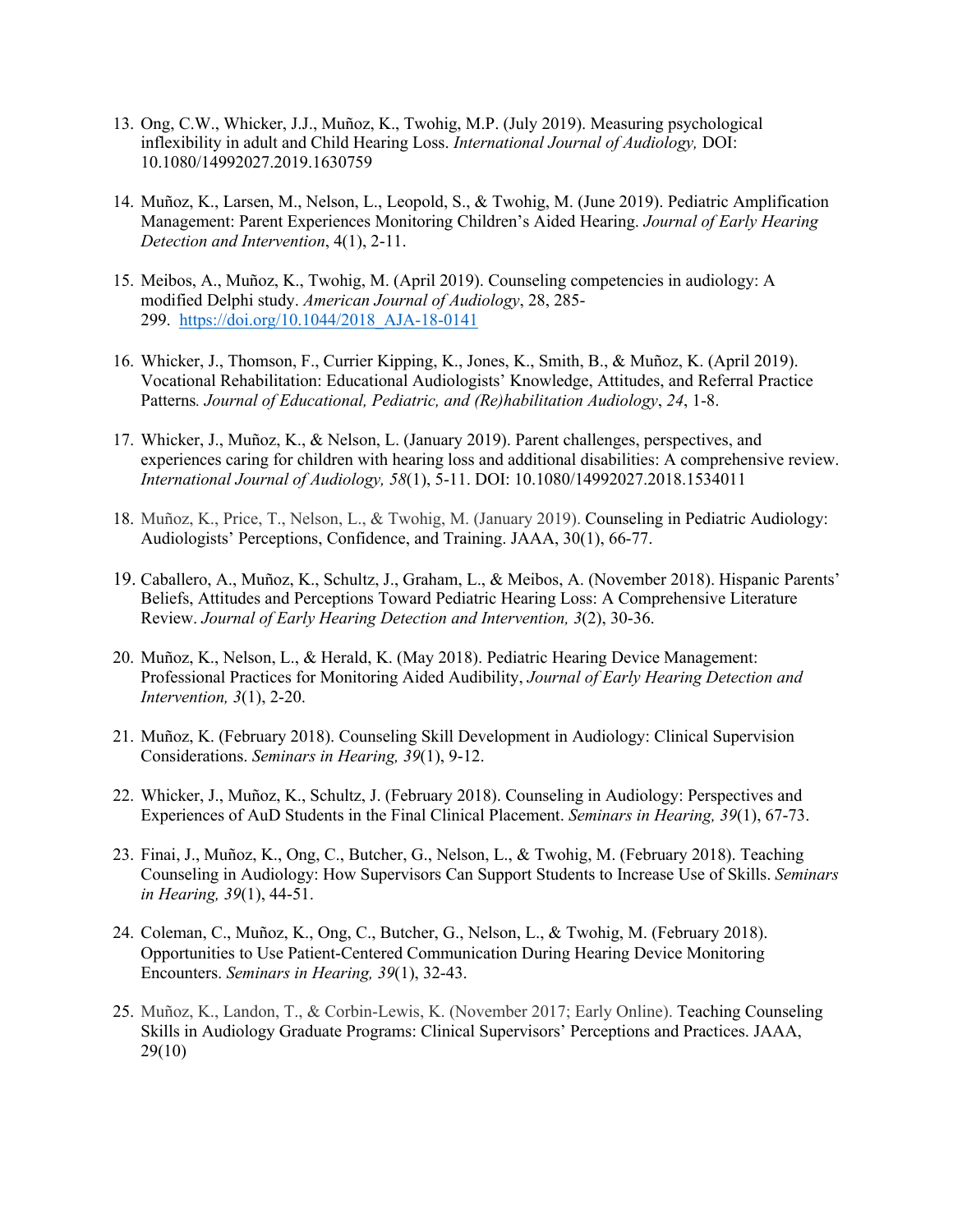- 26. Caballero, A., Muñoz, K., White, K., Nelson, L., Domenech-Rodriguez, M., & Twohig, M. (September 2017). Pediatric Hearing Aid Management: Challenges among Hispanic Families. JAAA, 28(8), 718-730.
- 27. Meibos, A., Muñoz, K., Schultz, J., Price, T., Whicker, J., Caballero, A., & Graham, L. (July 2017). Counseling users of hearing technology: A comprehensive literature review. *International Journal of Audiology, 56*(12), 903-908. DOI: 10.1080/14992027.2017.13472
- 28. Muñoz, K., Ong, C., Borrie, S., Nelson, L.H., & Twohig, M. (June 2017). Audiologists' Communication Behavior During Hearing Device Management Appointments. *International Journal of Audiology3, 56*: 328-336. DOI: 10.1080/14992027.2017.1282632
- 29. Muñoz, K., Kibbe, K., Preston, E., Caballero, A., Nelson, L., White, K., & Twohig, M. (January 2017). Paediatric Hearing Aid Management: A Demonstration Project for Using Virtual Visits to Enhance Parent Support. *International Journal of Audiology, 56*(2), 77-84. DOI:10.1080/14992027.2016.1226521
- 30. White, K.R., Nelson, L.H., Muñoz, K.F. (November 2016). How many babies with hearing loss will be missed by repeated newborn hearing screening with optoacoustic emissions due to statistical artifact? *Journal of Early Hearing Detection and Intervention, 1*(2), 56-62.
- 31. Muñoz, K.F., Nelson, L., & Barker, B. (November 2016). A Review of Internet Resources Related to Spoken Language Intervention for Spanish-Speaking Parents of Children who are Deaf or Hard of Hearing, *Journal of Early Hearing Detection and Intervention, 1*(2), 72-77.
- 32. Nelson, L.H., Herde, L., Muñoz, K., White, K.R., & Page, M.D. (October 2016). Communication, Academic, and Social Experiences of Cochlear Implant Recipients. *International Journal of Audiology,56*(3), 164-173. DOI: 10.1080/14992027.2016.1244866
- 33. Muñoz, K., Rusk, S., Nelson, L., Preston, E., White, K., Barrett, T., & Twohig, M. (July 2016). Pediatric Hearing Aid Management: Parent Reported Needs for Learning Support. *Ear and Hearing,* [online ahead of press] DOI:10.1097/AUD.0000000000000338
- 34. Meibos, A., Muñoz, K., White, K., Preston, E., Pitt, C., & Twohig, M. (April 2016). Audiologist Practices: Parent Hearing Aid Education & Support, *Journal of American Academy of Audiology, 27*, 324-332. DOI: 10.3766/jaaa.15007
- 35. Muñoz, K., Luzuriaga, E., Callow-Heusser, C., Ortiz, E., & White, K. (June 2015). Evaluation of a hearing screening questionnaire for use with Ecuadorian school-aged children. *International Journal of Audiology,* 54(9), 587-592, DOI: 10.3109/14992027.2015.1015689
- 36. Muñoz, K., Nelson, L., Blaiser, K., Price, T., & Twohig, M. (February 2015). Improving Support for Parents of Children with Hearing Loss: Provider Training on Use of Targeted Communication Strategies. *Journal of American Academy of Audiology, 26*(2), 116-127. DOI: 10.3766/jaaa.26.2.2
- 37. Muñoz, K., Olson, W., Twohig, M., Preston, E., Blaiser, K., & White, K. (March-April 2015). Pediatric hearing aid use: Parent-reported challenges. *Ear and Hearing, 36*(2), 279-87. doi: 10.1097/AUD.0000000000000111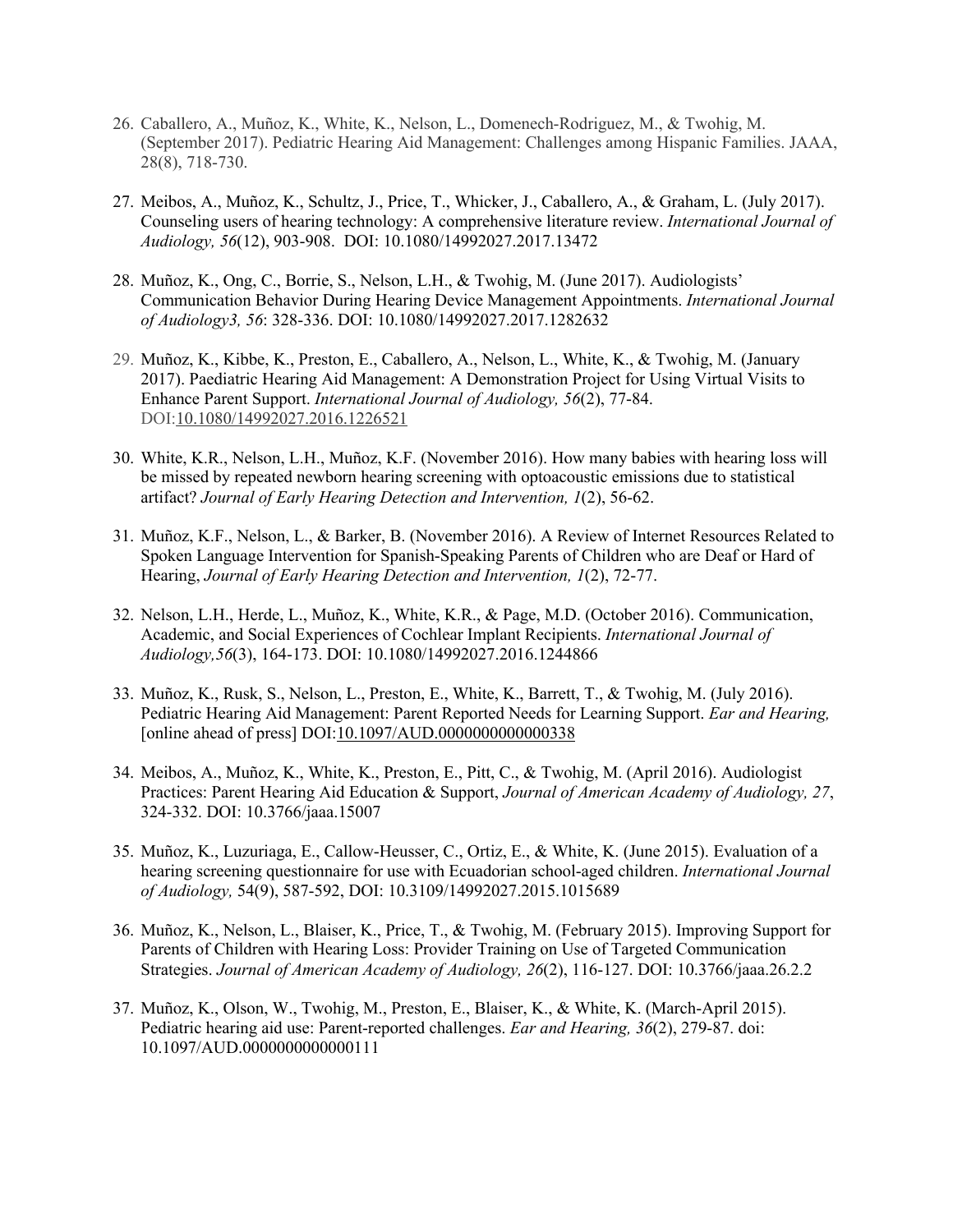- 38. Storey, K., Muñoz, K., Nelson, L., Larsen, J., & White, K. (June 2014). Ambient Noise Impact on Accuracy of Automated Hearing Assessment. *International Journal of Audiology. 53*(10)*,* 730-736. doi:10.3109/14992027.2014.920110
- 39. Muñoz, K., Caballero, A., & White, K. (Dec 2014). Effectiveness of Questionnaires for Screening Hearing of School-Age Children: A Comprehensive Literature Review. *International Journal of Audiology,* 53(10), 910-4. DOI: 10.3109/14992027.2014.943846
- 40. Muñoz, K., Preston, E., & Hicken, S. (August 2014). Pediatric Hearing Aid Use: How Can Audiologists Support Parents To Increase Consistency? *Journal of American Academy of Audiology, 25*(4), 380-7. doi:10.3766/jaaa.25.4.9
- 41. Nelson, L.H., Poole, B., & Munoz, K. (July 2013). Preschool teachers' perceptions and use of hearing assistance technology in educational settings. *Language, Speech, and Hearing Services in Schools*. *44*, 239-251.
- 42. Muñoz, K., Blaiser, K., & Barwick, K. (January 2013). Parent hearing aid experiences in the United States, *Journal of American Academy of Audiology*, *24* (1), 5-16.
- 43. Muñoz, K., Blaiser, K., & Schofield, H. (October 2012). Aided speech perception testing practices for children three to six years of age with permanent hearing loss, *Journal of Educational Audiology, 18,*  53-60.
- 44. Blaiser, K., Edwards, M., Behl, D., & Muñoz, K. (December 2012). Telepractice services at Sound Beginnings at Utah State University. *Volta Review, 112*(3), 365-372.
- 45. Larsen, B., Muñoz, K., DesGeorges, K., Nelson, L., & Kennedy, S. (May 2012). Early Hearing Detection and Intervention: Parent experiences with diagnostic hearing assessment. *American Journal of Audiology. 21*(1), 91-99.
- 46. Muñoz, K., Roberts, M., Mullings, D., & Harward, R. (March 2012). Parent hearing aid experiences. *Volta Review, 112*(1), 63-76.
- 47. Muñoz, K., Nelson, L., Goldgewicht, N., & Odell, D. (December 2011). Early Hearing Detection and Intervention: Diagnostic hearing assessment practices. *American Journal of Audiology. 20*(2)*,* 123- 131. DOI: 10.1044/1059-0889(2011/10-0046)
- 48. Muñoz, K., Bradham, T., & Nelson, L. (July 2011). A systematic analysis of audiological services in EHDI. *Volta Review, 111*(2), 121-132.
- 49. Muñoz, K., Bradham, T., Hoffman, J., & Houston, K. (July 2011). Integrating the Medical Home into the EHDI Process: EHDI Coordinators Perspectives. *Volta Review, 111*(2), 151-164.
- 50. Hoffman, J., Muñoz, K., Bradham, T., & Nelson, L. (July 2011). Loss to follow-up: Issues and recommendations. *Volta Review, 111*(2), 165-180.
- 51. Houston, K.T., Muñoz, K., Bradham, T. (July 2011). Professional development: Are we meeting the needs of state EHDI programs? *Volta Review, 111*(2), 209-224.
- 52. Houston, K.T., Bradham, T., Muñoz, K., Hutsell Guignard, G. (July 2011). Newborn hearing screening: An analysis of current practices. *Volta Review, 111*(2), 109-120.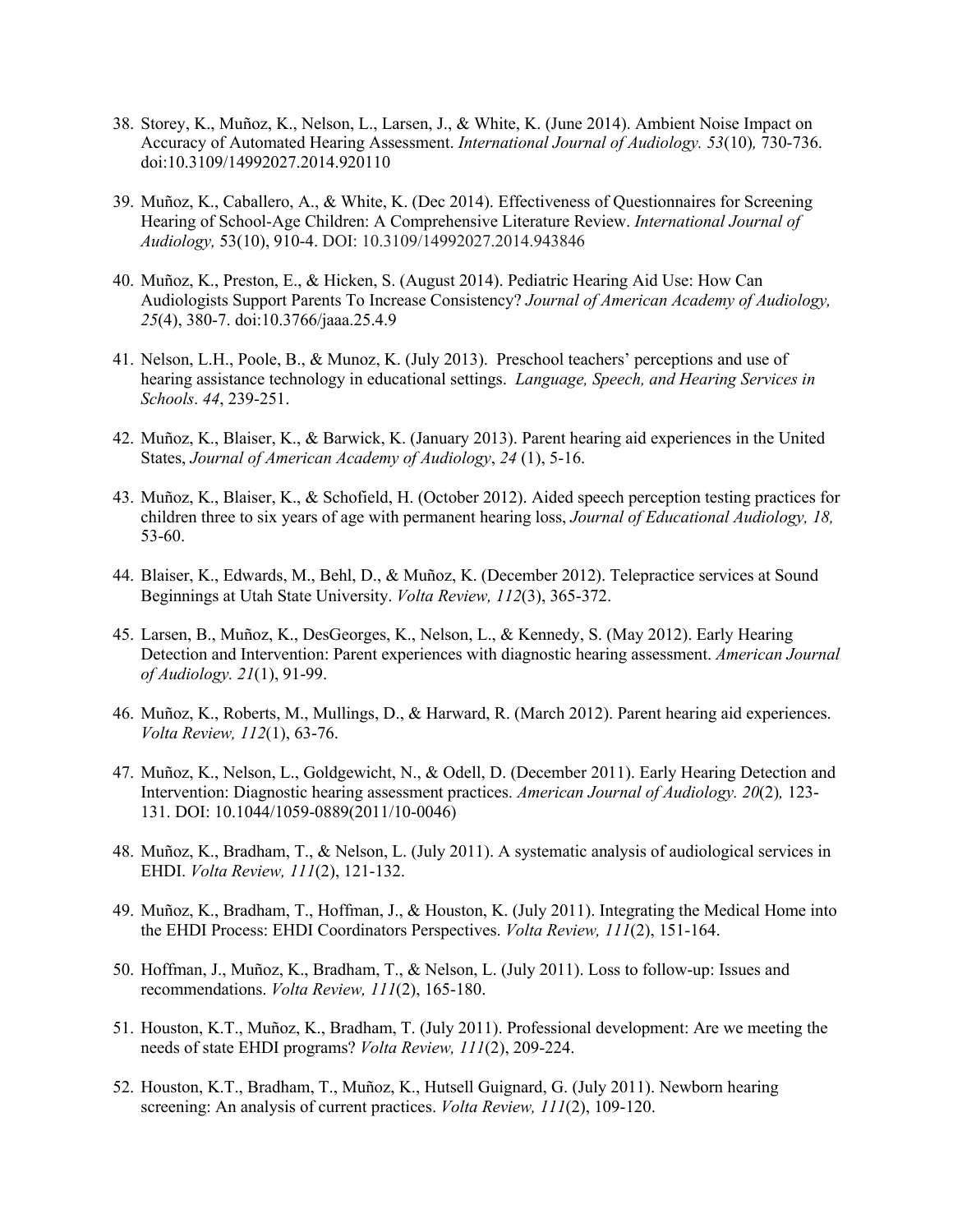- 53. Hoffman, J., Houston, K.T., Muñoz, K., Bradham, T. (July 2011). Periodic early childhood hearing screening: An EHDI perspective. *Volta Review, 111*(2), 195-208.
- 54. Houston, K.T., Hoffman, J., Muñoz, K., Bradham, T. (July 2011). Is the infrastructure of EHDI programs working? *Volta Review, 111*(2), 225-242.
- 55. White, K., Forsman, I., Eichwald, J., & Muñoz, K. (April 2010). The evolution of early hearing detection and intervention programs in the United States. *Seminars in Perinatology,* 34(2), 171-179. DOI:10.1053/jsemperi.12.009
- 56. McCarthy, M., Muñoz, K., White, K. (2010). Using tele-intervention to provide educational services to infants and young children who are deaf and hard-of-hearing. *Pediatrics,* 126; S1-S2. DOI: 10.1542/peds.2010-0354C
- 57. Muñoz, K., Shisler, L., Moeller, M., & White, K. (2009). Improving the quality of early hearing detection and intervention services through physician outreach. *Seminars in Hearing, 30(3). 184-192.*
- 58. White, K. & Muñoz, K. (2008). Screening. *Seminars in Hearing,* 29(2), 149-158.
- 59. Muñoz, K. & Jeris, L. (2005). Learning to be interdisciplinary: An action research approach to boundary spanning. *Health Education Journal*, 64(1), 5-12.

## **PUBLICATIONS (editor-reviewed)**

- 1. Whicker, J.J., Muñoz, K., & Pearson, N. (March 2020). Audiology-parent engagement enhances hearing care of children with Down syndrome. *The Hearing Journal,* 73(4), 8-9. doi: 10.1097/01.HJ.0000661576.11834.2a
- 2. Muñoz, K. (March 2020). The Hearing Loss Talk. *ASHA Leader*
- 3. Reynolds, B., Yoho, S.E., & Muñoz, K. (February 2020). Family involvement in adult audiology appointments. *Hearing Journal, 73*(2), 14-15. doi: 10.1097/01.HJ.0000654924.41430.bf
- 4. Pearson, N., Muñoz, K., Landon, T., Corbin-Lewis, K. (March 2019). Counseling Skills in Audiology. *Hearing Journal, 72*(3), 50-51.
- 5. Caballero, A. & Muñoz, K. (February 2018). Considerations for culturally sensitive hearing care. *Hearing Journal*
- 6. Preston, E., Twohig, M., & Muñoz, K. (December 2017). Parent-Professional Partnerships: Managing Behavior to Increase Hearing Aid Use. *Perspectives of the ASHA special Interest Groups, 2*(SIG 9), 66-71.
- 7. English, K., Walker, E., Farrah, K., Muñoz, K., Pelosi, A., Scarinci, N., …Jones, C. (October, 2017). Implementing family-centered care in early intervention for children with hearing loss: Engaging parents with a question prompt list. *Hearing Review, 24*(11), 12-18.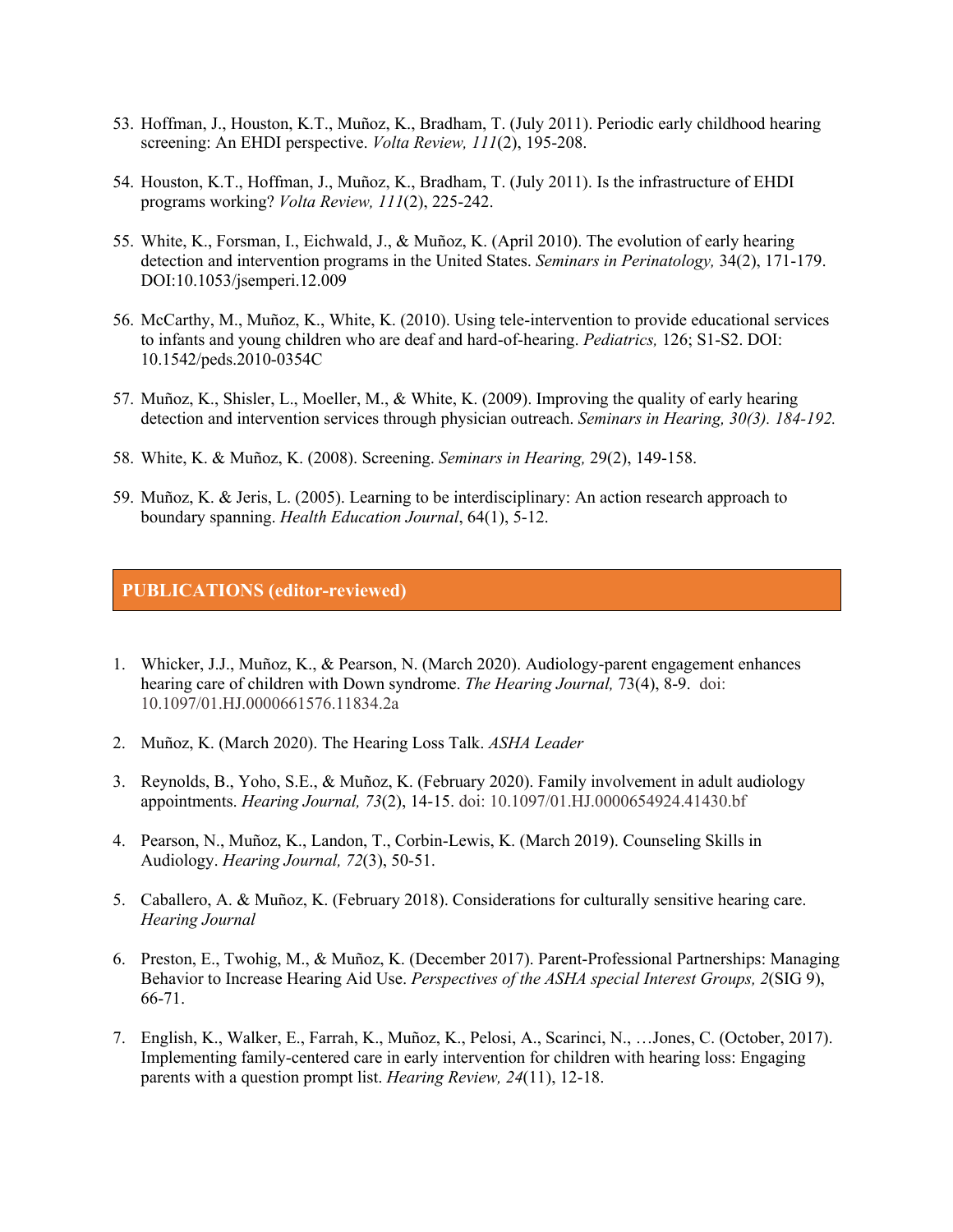- 8. Whicker, J., Muñoz, K., \*Butcher, G., Schultz, J., & Twohig, M. (August 2017). Counseling Training in AuD Programs: A Syllabi Review. *Hearing Journal, 70*(8), 36-39.
- 9. Muñoz, K., \*McLeod, H., Pitt, C., Preston, E., Shelton, T., & Twohig, M. (January 2017). Recognizing emotional challenges of hearing loss. *Hearing Journal, 70*(1), 34-37.
- 10. Muñoz, K. (August 2016). Teaching counseling in audiology: Are we there yet? A Forum for New Thinking in Audiology Counseling, http://advancingaudcounseling.com/?p=464
- 11. Pitt, C., Sawin, T., Nelson, L, Preston, E., & Muñoz, K. (September 2016). Cochlear Implant Selection Process: Audiologist Practices, *Perspectives of Hearing and Hearing Disorders in Children, 1*, 29-36. doi:10.1044/persp1.9.29
- 12. Pitt, C., Heitzinger, C., Nelson, L, Preston, E., & Muñoz, K. (June 2016). Cochlear Implant Recipients: Device Selection Preferences and Experiences, *Perspectives of Hearing and Hearing Disorders in Children, 1*, 4-20. doi:10.1044/persp1.SIG9.4
- 13. Nicholson, N., Martin, P., & Muñoz, K. (September 2015). Satisfaction with Communication Using Remote Face-to-Face Language Interpretation Services with Spanish-Speaking Parents: A Pilot Study. *Perspectives of Hearing and Hearing Disorders in Children, 25*(2), 71-83. doi:10.1044/hhdc25.2.70
- 14. Muñoz, K. & Hill, M. (April 2015). Hearing Aid Use for Children with Hearing Loss: A Literature Review. *Perspectives of Hearing and Hearing Disorders in Children*, 25, 4-14, DOI:10.1044/hhdc25.1.4
- 15. Weston, M., Muñoz, K., & Blaiser, K. (December 2014). Monitoring Progress for Children with Hearing Loss *Perspectives of Hearing and Hearing Disorders in Children*, *24*(2), 74-81. doi:10/1044/hhdc24.2.74
- 16. Cordingley, S., Muñoz, K., Houston, T. (December 2013). The Auditory Perception Test for the Hearing Impaired-Revised: Test-retest reliability, intra-tester reliability, and inter-rater reliability. *Perspectives of Hearing and Hearing Disorders in Children*, ASHA, 23, 43-51. doi:10.1044/hhdc23.2.43
- 17. Barwick, K., Muñoz, K., & Blaiser, K. (October 2012). Parents' experiences with pediatric hearing aids, *ASHA Leader, 17*(12), 5-6.
- 18. Roberts, D., Muñoz, K., McCreery, R. (October 2012). Audiology, slow to implement practice guidelines, must explore solutions. *Hearing Journal, 65*(10), 34-37.
- 19. Bradham, T., Houston, K.T., & Muñoz, K. (April 2012). Lessons Learned From EHDI: Where do we go from here? *Perspectives of Hearing and Hearing Disorders in Children*, ASHA, 22 (1), 30-39.
- 20. Mansfield, M., Muñoz, K., Harward, R., Corbin-Lewis, K., Houston, K.T., &Pitt, C. (2011). Written resources for parents of children recently diagnosed with hearing loss. *Volta Voices, 18*(5), 26-28*.*
- 21. Muñoz, K. & Blaiser, K. (December 2011). Audiologists and Speech-Language Pathologists: Making critical cross-disciplinary connections for quality care in EHDI. *Perspectives on Audiology*, ASHA, 7(1), 34-42.